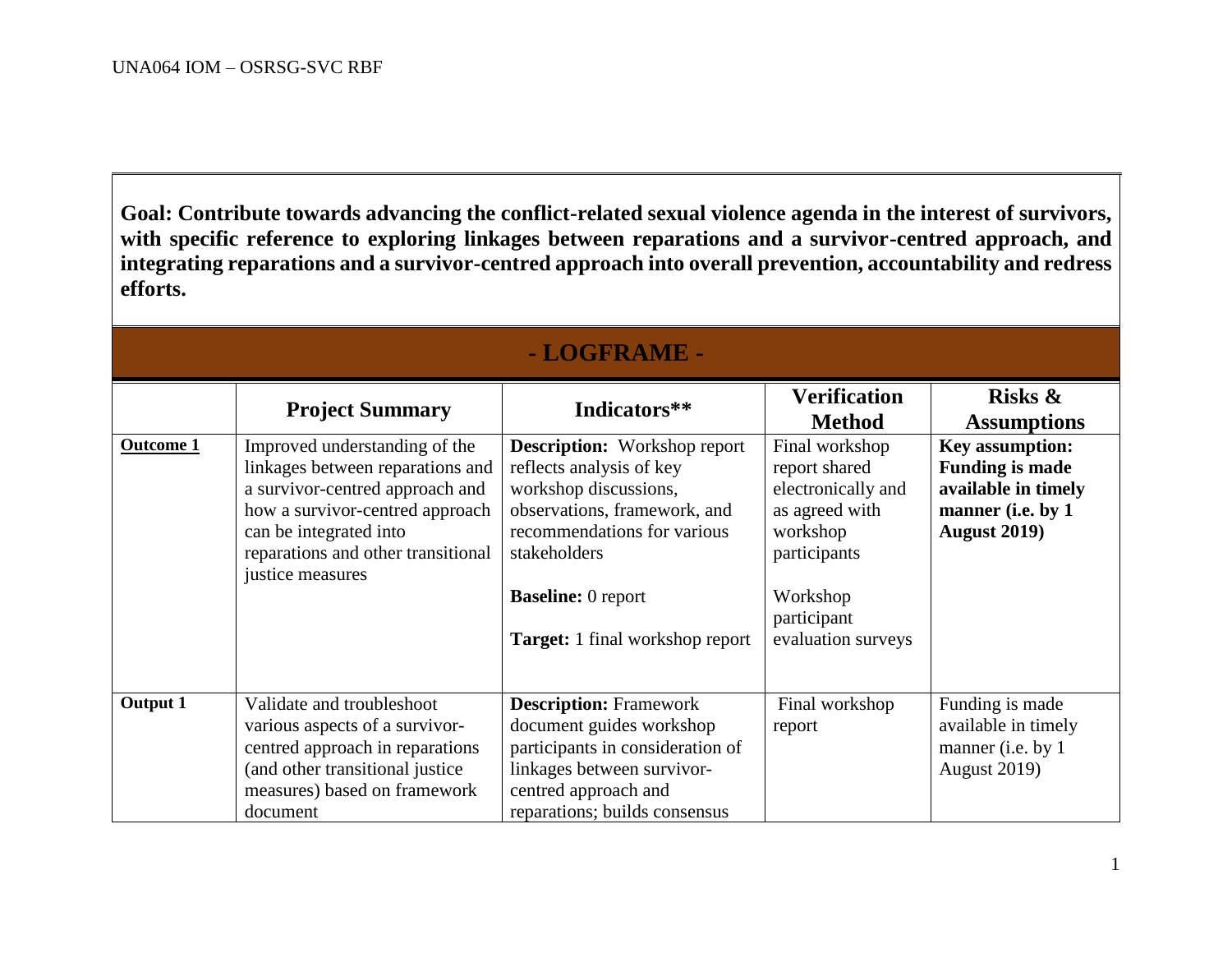|                   | 1.1 develop workshop agenda<br>and concept note in consultation<br>with relevant stakeholders                                                                               | and clarifies outstanding<br>dilemmas<br><b>Baseline:</b> 1 preliminary<br>framework document serves as<br>basis for workshop discussions<br>Target: 1 final framework<br>document to be integrated into<br>workshop report<br><b>Description:</b> workshop concept<br>note and agenda finalized<br><b>Baseline: 0</b><br><b>Target:</b> 1 concept note; 1<br>agenda | Workshop<br>invitations                          | Relevant stakeholders<br>share common goal<br>and vision for<br>workshop and provide<br>timely input to<br>develop concept note<br>and agenda;<br>Guest speakers are<br>available; |
|-------------------|-----------------------------------------------------------------------------------------------------------------------------------------------------------------------------|----------------------------------------------------------------------------------------------------------------------------------------------------------------------------------------------------------------------------------------------------------------------------------------------------------------------------------------------------------------------|--------------------------------------------------|------------------------------------------------------------------------------------------------------------------------------------------------------------------------------------|
| <b>Activities</b> | 1.2 develop framework<br>document based on June 2019<br>workshops analysis & other<br>relevant source material                                                              | <b>Description:</b> preliminary<br>framework document to guide<br>workshop discussion<br><b>Baseline: 0</b><br>Target: 1                                                                                                                                                                                                                                             | Workshop<br>invitations                          | Funding is made<br>available in timely<br>manner (i.e. by 1<br><b>August 2019)</b>                                                                                                 |
|                   | 1.3 develop participant list and<br>issue invitations in consultation<br>with relevant stakeholders<br>(provide support for visas,<br>accommodation<br>recommendations etc) | <b>Description:</b> civil society,<br>academia, UN and Member<br>State participants attend<br>workshop<br><b>Baseline: N/A</b>                                                                                                                                                                                                                                       | Participant list &<br>workshop sign-in<br>sheets | Relevant stakeholders<br>provide timely input to<br>participant list;<br>Participants are able to<br>secure visas on time;                                                         |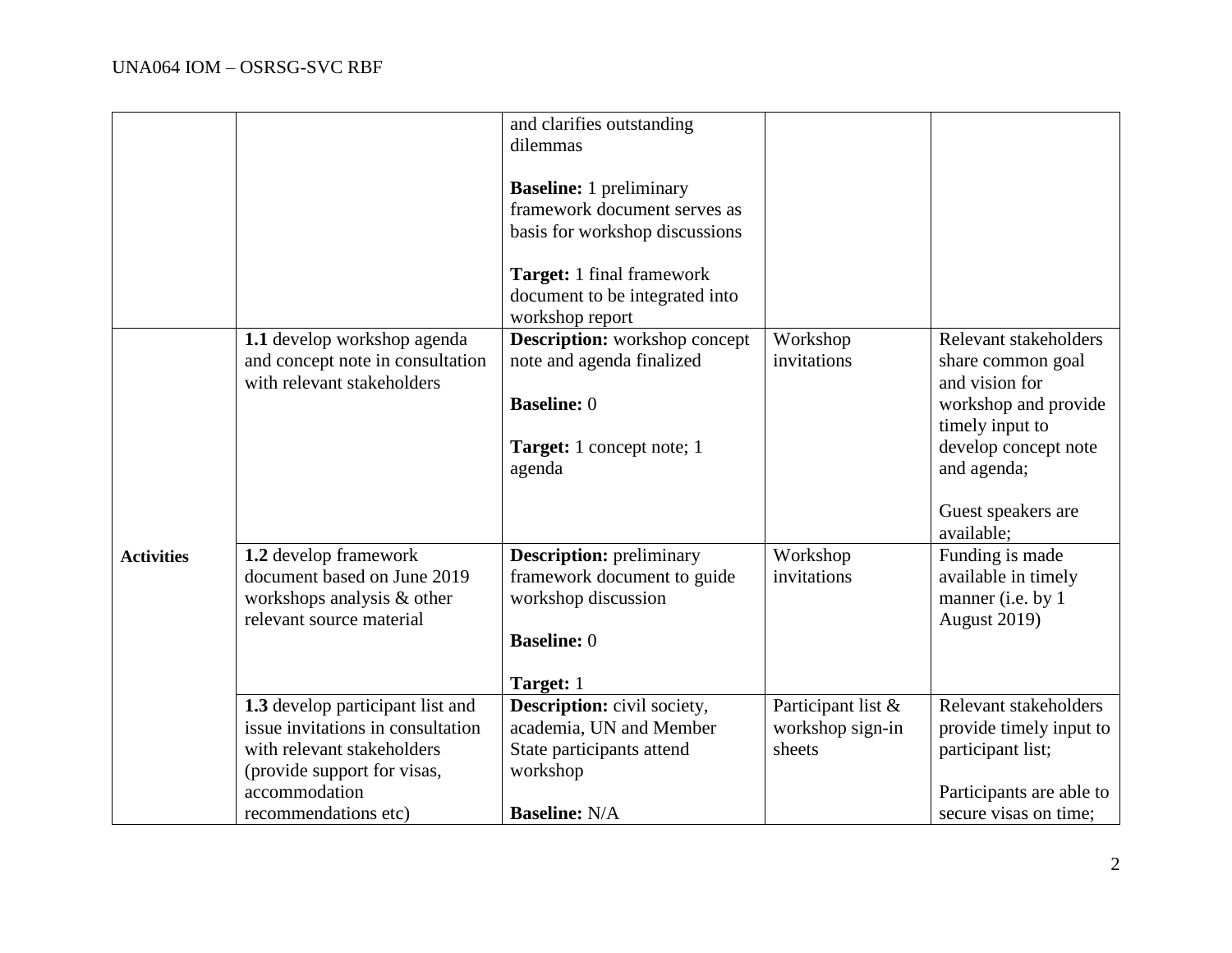|                  |                                                                                                                                                                                                                             | <b>Target:</b> approx. $35 - 40$                              |                            |                                                             |  |  |
|------------------|-----------------------------------------------------------------------------------------------------------------------------------------------------------------------------------------------------------------------------|---------------------------------------------------------------|----------------------------|-------------------------------------------------------------|--|--|
|                  |                                                                                                                                                                                                                             | participants attend workshop                                  |                            |                                                             |  |  |
|                  | 1.4 select workshop venue,<br>catering & other preparatory<br>needs (e.g. printing) & conduct                                                                                                                               | <b>Description:</b> workshop event<br>organized and conducted | Venue/catering<br>receipts | Funding is made<br>available in timely<br>manner (i.e. by 1 |  |  |
|                  | workshop in partnership with<br>relevant stakeholders                                                                                                                                                                       | <b>Baseline: 0</b>                                            | Workshop<br>participant    | <b>August 2019)</b>                                         |  |  |
|                  |                                                                                                                                                                                                                             | Target: 1                                                     | evaluation surveys         |                                                             |  |  |
|                  | 1.5 develop draft workshop                                                                                                                                                                                                  | <b>Description:</b> draft workshop                            | Correspondence             | Workshop participants                                       |  |  |
|                  | report, circulate for feedback                                                                                                                                                                                              | report                                                        | with workshop              | provide timely                                              |  |  |
|                  | from participants and integrate                                                                                                                                                                                             |                                                               | participants               | feedback on draft                                           |  |  |
|                  | comments                                                                                                                                                                                                                    | <b>Baseline: 0</b>                                            |                            | report                                                      |  |  |
|                  |                                                                                                                                                                                                                             |                                                               | Final report               |                                                             |  |  |
|                  |                                                                                                                                                                                                                             | Target: 1                                                     |                            |                                                             |  |  |
|                  | How can UN, its member states, the civil society and the survivors decide on linkages between existing legal<br>frameworks and principles on reparations and Survivors Centred Approach i.e. what is the difference between |                                                               |                            |                                                             |  |  |
|                  | reparations proper and survivors assistance?                                                                                                                                                                                |                                                               |                            |                                                             |  |  |
|                  | How to ensure coherence and balance between different aspects of transitional justice for CRSV survivors,                                                                                                                   |                                                               |                            |                                                             |  |  |
|                  | e.g. accountability, truth and reparations?                                                                                                                                                                                 |                                                               |                            |                                                             |  |  |
|                  | How to ensure complementarity between national and international and judicial and administrative                                                                                                                            |                                                               |                            |                                                             |  |  |
| <b>PROBLEM</b>   | reparations initiatives and mechanisms?                                                                                                                                                                                     |                                                               |                            |                                                             |  |  |
| <b>STATEMENT</b> | How to optimize the partnerships between humanitarian, gender, transitional justice, academia and other                                                                                                                     |                                                               |                            |                                                             |  |  |
|                  | actors which will be mutually enforcing, but without duplication or contradiction.                                                                                                                                          |                                                               |                            |                                                             |  |  |
|                  | How to make sure that survivors are able to freely and meaningfully participate in the decision making                                                                                                                      |                                                               |                            |                                                             |  |  |
|                  | processes at national and international levels and thereby have opportunity to shape policy and practice?                                                                                                                   |                                                               |                            |                                                             |  |  |
|                  | What are the critical gaps in terms of inclusivity i.e. children born of war time rape, male survivors of                                                                                                                   |                                                               |                            |                                                             |  |  |
|                  | sexual violence, sexual, sexualized or other violence committed against individuals due to their sexual orientation                                                                                                         |                                                               |                            |                                                             |  |  |
|                  | or gender identification etc?                                                                                                                                                                                               |                                                               |                            |                                                             |  |  |

\*\* Indicate the project's contribution to UNA's global results, when applicable, by referencing the corresponding indicator code as stated in UNA´s Results Framework *~ this project contributes towards UNA Outcome 4 "neglected aspects of the WPS/CRSV response are addressed at policy and field level" and UNAOuc 4.1 "projects and activities that address neglected aspects of CRSV*